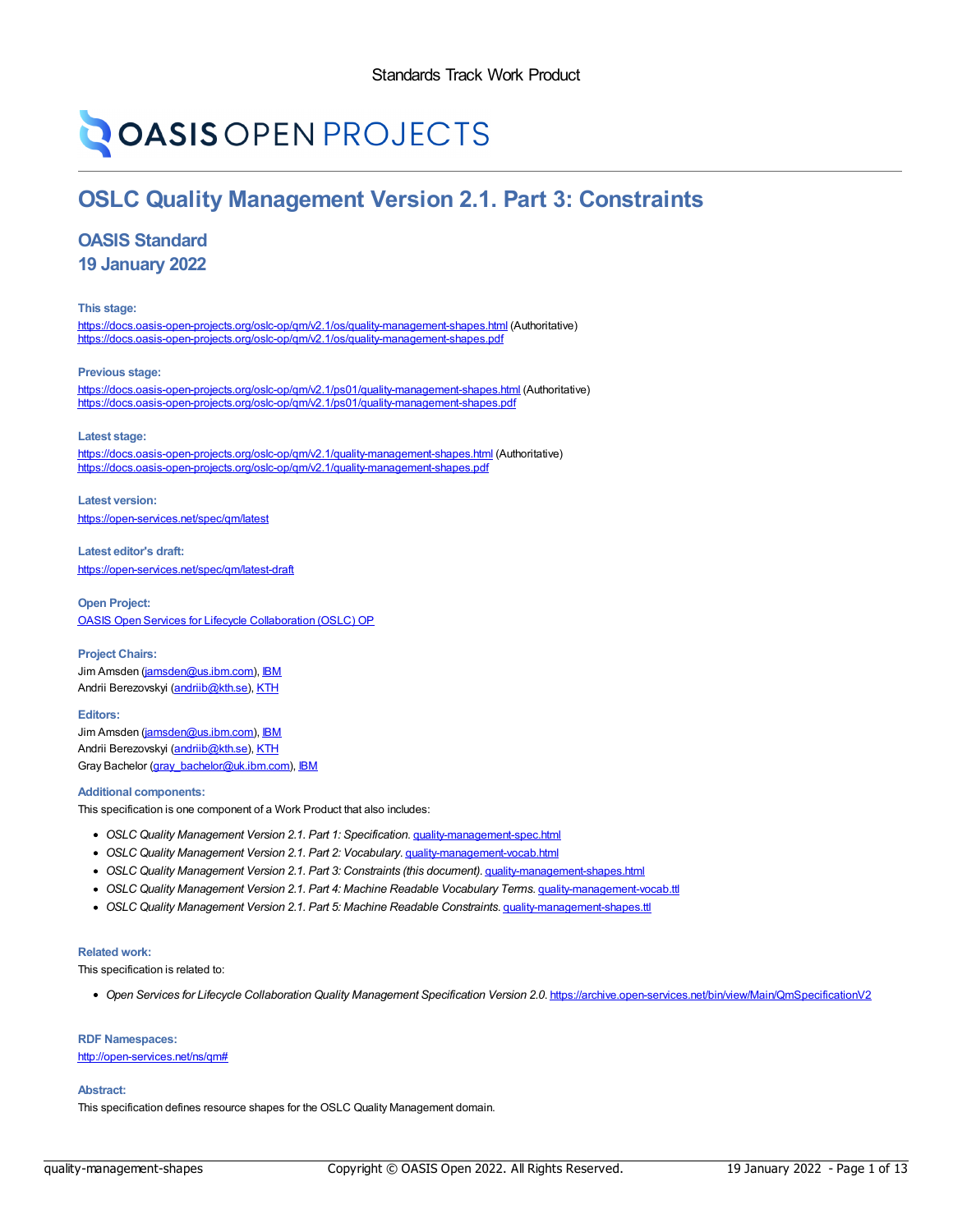#### **Status:**

This document was last revised or approved by the membership of OASIS on the above date. The level of approval is also listed above. Check the "Latest stage" location noted above for possible later revisions of this document. Any other numbered Versions and other technical work produced by the Open Project are listed at https://openservices.net/about/

Comments on this work can be provided by opening issues in the project repository or by sending email to the project's public comment list [oslc-op@lists.oasis-open](mailto:oslc-op@lists.oasis-open-projects.org)projects.org.

The English version of this specification is the only normative version. Non-normative translations may also be available. Note that any [machine-readable](https://www.oasis-open.org/policies-guidelines/tc-process#wpComponentsCompLang) content (Computer Language Definitions) declared Normative for this Work Product is provided in separate plain text files. In the event of a discrepancy between any such plain text file and display content in the Work Product's prose narrative document(s), the content in the separate plain text file prevails.

#### **Citation format:**

When referencing this specification the following citation format should be used:

#### **[OSLC-qm-2.1-Part3]**

*OSLC Quality Management Version 2.1. Part 3: Constraints*. Edited by Jim Amsden, Andrii Berezovskyi, and Gray Bachelor. 19 January 2022. OASIS Standard. [https://docs.oasis-open-projects.org/oslc-op/qm/v2.1/os/quality-management-shapes.html.](https://docs.oasis-open-projects.org/oslc-op/qm/v2.1/quality-management-shapes.html) Latest stage: https://docs.oasis-open-projects.org/oslc-op/qm/v2.1/qualitymanagement-shapes.html.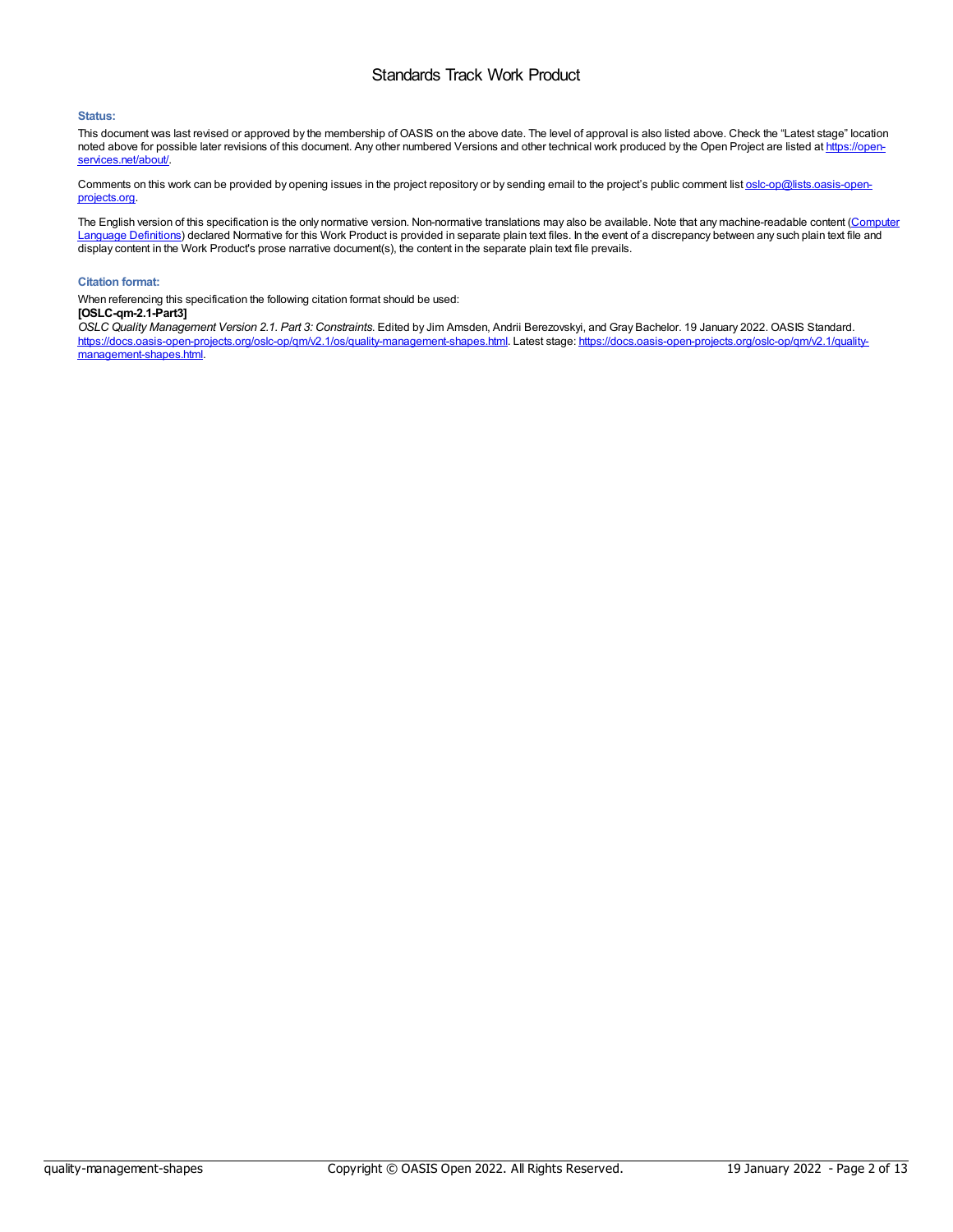## **Notices**

Copyright © OASIS Open 2022. All Rights Reserved.

All capitalized terms in the following text have the meanings assigned to them in the OASIS Intellectual Property Rights [Policy](https://www.oasis-open.org/policies-guidelines/ipr/) (the "OASIS IPR Policy"). The full Policy may be found at the OASIS website.

This specification is published under the Attribution 4.0 [International](https://creativecommons.org/licenses/by/4.0/legalcode) (CC BY4.0). Portions of this specification are also provided under the Apache [License](https://www.apache.org/licenses/LICENSE-2.0) 2.0.

All contributions made to this project have been made under the **OASIS Contributor License [Agreement](https://www.oasis-open.org/policies-guidelines/open-projects-process#individual-cla-exhibit) (CLA)**.

For information on whether any patents have been disclosed that may be essential to implementing this specification, and any offers of patent licensing terms, please refer to the Open Projects IPR [Statements](https://github.com/oasis-open-projects/administration/blob/master/IPR_STATEMENTS.md#open-services-for-lifecycle-collaboration-oslc-open-project) page.

This document and translations of it may be copied and furnished to others, and derivative works that comment on or otherwise explain it or assist in its implementation may be prepared, copied, published, and distributed, in whole or in part, without restriction of any kind, provided that the above copyright notice and this section are included on all such copies and derivative works. However, this document itself may not be modified in any way, including by removing the copyright notice or references to OASIS, except as needed for the purpose of developing any document or deliverable produced by an OASIS Open Project or OASIS Technical Committee (in which case the rules applicable to copyrights, as set forth in the OASIS IPR Policy, must be followed) or as required to translate it into languages other than English.

The limited permissions granted above are perpetual and will not be revoked by OASIS or its successors or assigns

This document and the information contained herein is provided on an "AS IS" basis and OASIS DISCLAIMS ALL WARRANTIES, EXPRESS OR IMPLIED, INCLUDING BUT NOT LIMITED TO ANYWARRANTYTHAT THE USE OF THE INFORMATION HEREIN WILL NOT INFRINGE ANYOWNERSHIP RIGHTS OR ANYIMPLIED WARRANTIES OF MERCHANTABILITYOR FITNESS FOR A PARTICULAR PURPOSE.

OASIS requests that anyOASIS Party or any other party that believes it has patent claims that would necessarily be infringed by implementations of this OASIS Project Specification or OASIS Standard, to notify the OASIS TC Administrator and provide an indication of its willingness to grant patent licenses to such patent claims in a manner consistent with the IPR Mode of the OASIS Technical Committee that produced this specification.

OASIS invites any party to contact the OASIS TC Administrator if it is aware of a claim of ownership of any patent claims that would necessarily be infringed by implementations of this specification by a patent holder that is not willing to provide a license to such patent claims in a manner consistent with the IPR Mode of the OASIS Open Project that produced this specification. OASIS may include such claims on its website, but disclaims any obligation to do so.

OASIS takes no position regarding the validity or scope of any intellectual property or other rights that might be claimed to pertain to the implementation or use of the technology described in this document or the extent to which any license under such rights might or might not be available; neither does it represent that it has made any effort to identify any such rights. Information on OASIS' procedures with respect to rights in any document or deliverable produced by an OASIS Technical Committee can be found on the OASIS website. Copies of claims of rights made available for publication and any assurances of licenses to be made available, or the result of an attempt made to obtain a general license or permission for the use of such proprietary rights by implementers or users of this OASIS Open Project Specification or OASIS Standard, can be obtained from the OASIS TC Administrator. OASIS makes no representation that any information or list of intellectual property rights will at any time be complete, or that any claims in such list are, in fact, Essential Claims.

The name "[OASIS](https://www.oasis-open.org)" is a trademark of OASIS, the owner and developer of this specification, and should be used only to refer to the organization and its official outputs. OASIS welcomes reference to, and implementation and use of, specifications, while reserving the right to enforce its marks against misleading uses. Please see <https://www.oasis-open.org/policies-guidelines/trademark/> for above guidance.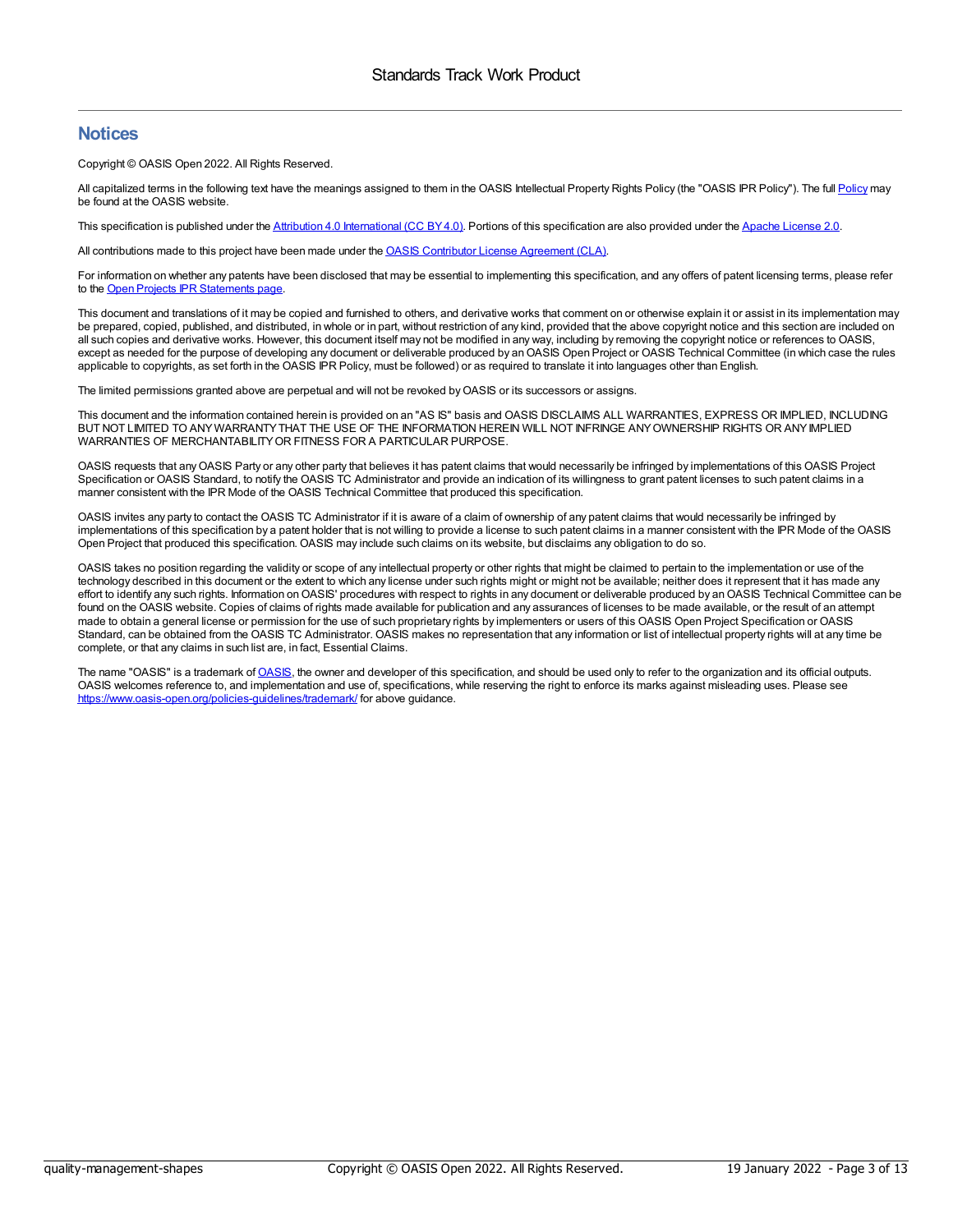## **Table of Contents**

1. [Introduction](#page-4-0)

- 1.1 [Overview](#page-4-1)
- 1.2 [Terminology](#page-4-2)
- 1.3 [References](#page-4-3)
- 1.4 [Typographical](#page-5-0) Conventions and Use of RFC Terms

2. Quality [Management](#page-8-0) Resource Constraints

- 2.1 Resource: [TestPlanShape](#page-6-0)
- 2.2 Resource: [TestScriptShape](#page-7-0)
- 2.3 Resource: [TestCaseShape](#page-8-1)
- 2.4 Resource: [TestResultShape](#page-9-0)
- 2.5 Resource: [TestExecutionRecordShape](#page-11-0)

3. [Conformance](#page-12-0)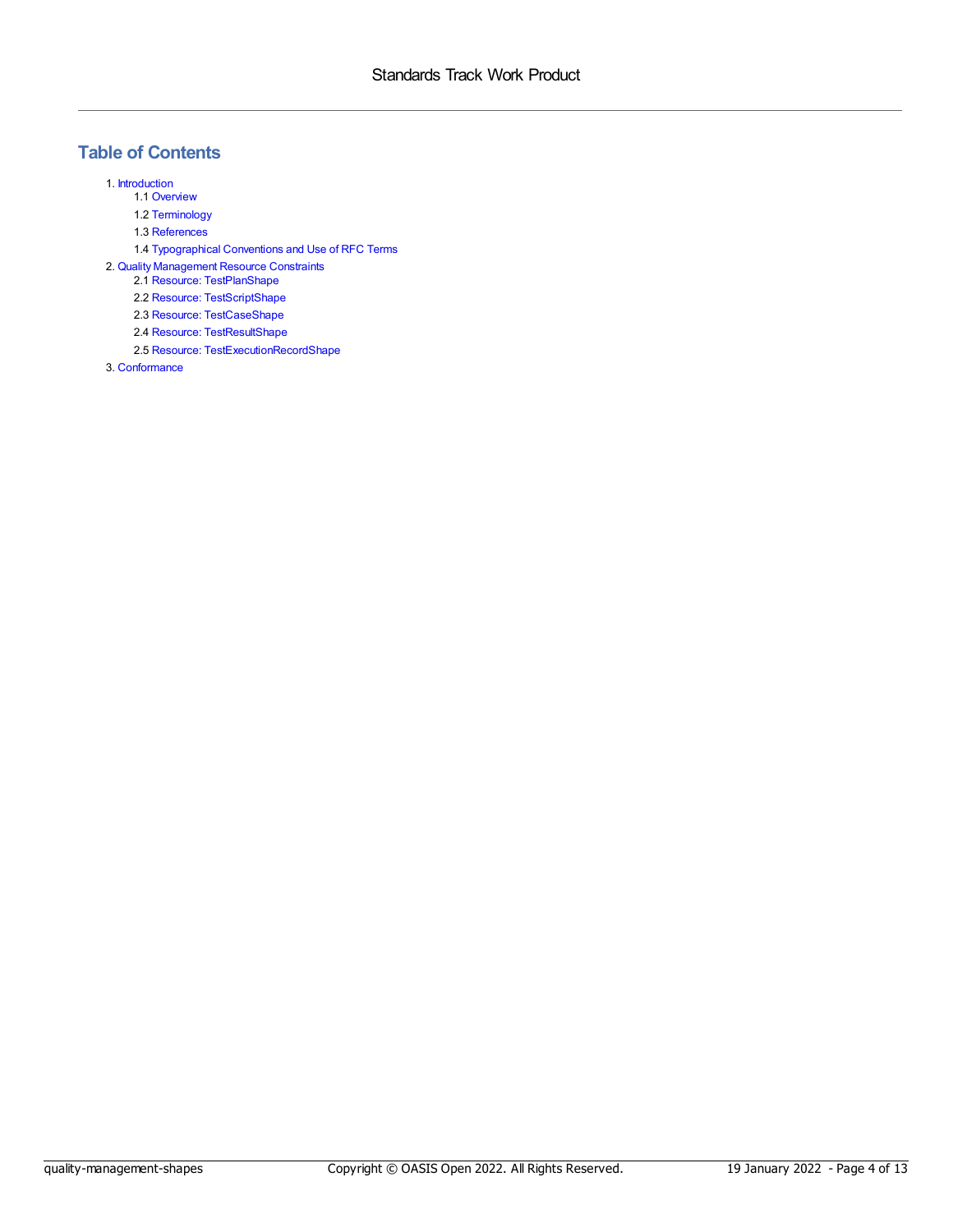## <span id="page-4-0"></span>**1. Introduction**

#### <span id="page-4-1"></span>**1.1 Overview**

#### *This section is non-normative.*

This specification defines resource shapes for OSLC Quality Management resources. The intent is to define resources needed to support common integration scenarios and not to provide a comprehensive definition of quality management artefacts. The resource formats may not match exactly the native models supported by quality management service providers, but are intended to be compatible with them. The approach to supporting these scenarios is to delegate operations, as driven by service provider contributed user interfaces, as much as possible and not require a service provider to expose its complete data model and application logic.



Fig. 1 OSLC Quality Management Version 2.1 resource relationship overview

#### <span id="page-4-2"></span>**1.2 Terminology**

Terminology is based on OSLC Core Overview [[OSLCCore3](#page-4-4)], W3C Linked Data Platform [\[LDP](#page-4-5)], W3C's Architecture of the World Wide Web [\[WEBARCH](#page-5-1)], Hyper-text Transfer Protocol [\[HTTP11](#page-4-6)].

#### <span id="page-4-3"></span>**1.3 References**

#### **1.3.1 Normative references**

#### <span id="page-4-6"></span>[HTTP11]

R. Fielding, Ed.; J. Reschke, Ed.. *Hypertext Transfer Protocol [\(HTTP/1.1\):](https://httpwg.org/specs/rfc7230.html) Message Syntax and Routing*. IETF, June 2014. Proposed Standard. URL: <https://httpwg.org/specs/rfc7230.html>

#### <span id="page-4-5"></span>[LDP]

Steve Speicher; John Arwe; Ashok Malhotra. *Linked Data [Platform](https://www.w3.org/TR/ldp/) 1.0*. W3C, 26 February 2015. W3C Recommendation. URL: <https://www.w3.org/TR/ldp/>

#### <span id="page-4-4"></span>[OSLCCore3]

Steve Speicher; Jim Amsden. *OSLC Core [Overviewv3.0](https://docs.oasis-open.org/oslc-core/oslc-core/v3.0/csprd03/part1-overview/oslc-core-v3.0-csprd03-part1-overview.html)*. OASIS. Committee Specification Public Review Draft. URL: https://docs.oasis-open.org/oslc-core/oslc[core/v3.0/csprd03/part1-overview/oslc-core-v3.0-csprd03-part1-overview.html](https://docs.oasis-open.org/oslc-core/oslc-core/v3.0/csprd03/part1-overview/oslc-core-v3.0-csprd03-part1-overview.html)

#### <span id="page-4-7"></span>[RFC2119]

S. Bradner. *Key words for use in RFCs to Indicate [Requirement](https://www.rfc-editor.org/rfc/rfc2119) Levels*. IETF, March 1997. Best Current Practice. URL: <https://www.rfc-editor.org/rfc/rfc2119>

#### <span id="page-4-8"></span>[RFC8174]

B. Leiba. *Ambiguity of [Uppercase](https://www.rfc-editor.org/rfc/rfc8174) vs Lowercase in RFC 2119 Key Words*. IETF, May 2017. Best Current Practice. URL: <https://www.rfc-editor.org/rfc/rfc8174>

#### **1.3.2 Informative references**

#### <span id="page-4-9"></span>[OSLCCM]

Steve Speicher. *Open Services for Lifecycle [Collaboration](https://archive.open-services.net/bin/view/Main/CmSpecificationV2) Change Management Specification Version 2.0*. https://open-services.net. Final. URL: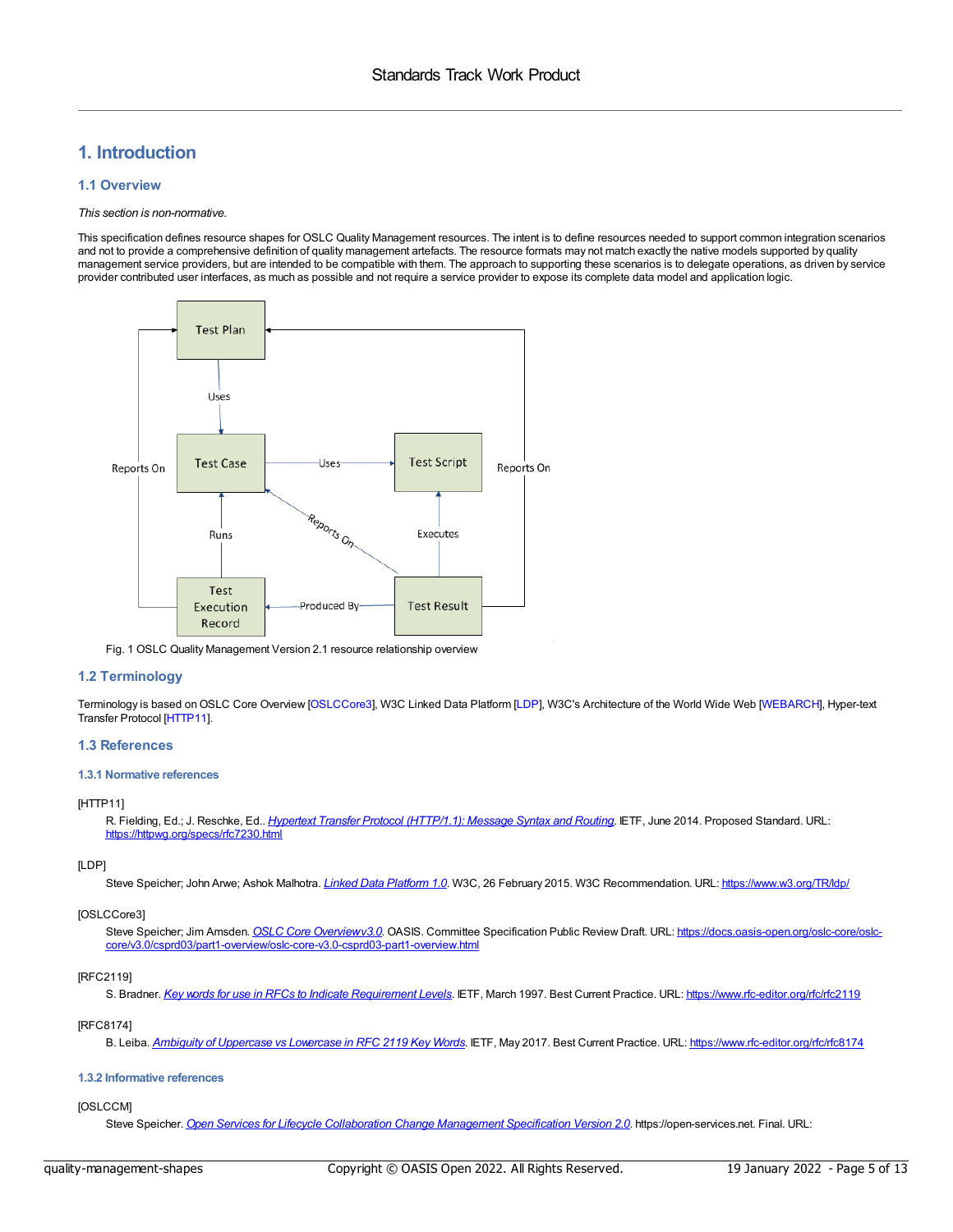#### <https://archive.open-services.net/bin/view/Main/CmSpecificationV2>

#### <span id="page-5-2"></span>[OSLCRM]

IanGreen. *Open Services for Lifecycle Collaboration [Requirements](https://archive.open-services.net/bin/view/Main/RmSpecificationV2) Management Specification Version 2.0*. https://open-services.net. Final. URL: <https://archive.open-services.net/bin/view/Main/RmSpecificationV2>

#### <span id="page-5-1"></span>[WEBARCH]

Ian Jacobs; Norman Walsh. *[Architecture](https://www.w3.org/TR/webarch/) of the World Wide Web, Volume One*. W3C, 15 December 2004. W3C Recommendation. URL: <https://www.w3.org/TR/webarch/>

#### <span id="page-5-0"></span>**1.4 Typographical Conventions and Use of RFC Terms**

As well as sections marked as non-normative, all authoring guidelines, diagrams, examples, and notes in this specification are non-normative. Everything else in this specification is normative.

The key words "MUST", "MUST NOT", "REQUIRED", "SHALL", "SHALL NOT", "SHOULD", "SHOULD NOT", "RECOMMENDED", "NOT RECOMMENDED", "MAY", and "OPTIONAL" in this specification are to be interpreted as described in [BCP](https://tools.ietf.org/html/bcp14) 14 [[RFC2119](#page-4-7)] [\[RFC8174](#page-4-8)] when, and only when, they appear in all capitals, as shown here.

In addition to the namespace URIs and namespace prefixes **oslc**, **rdf**, **dcterms** and **foaf** defined in the OSLC Core [specification](http://docs.oasis-open.org/oslc-core/oslc-core/v3.0/oslc-core-v3.0-part1-overview.html), OSLC qm defines the namespace URI of **http://open-services.net/ns/qm#** with a namespace prefix of **oslc\_qm**

This specification also uses these namespace prefix definitions:

- oslc\_cm : **http://open-services.net/ns/cm#** [\[OSLCCM](#page-4-9)]
- oslc\_rm : **http://open-services.net/ns/rm#** [\[OSLCRM](#page-5-2)]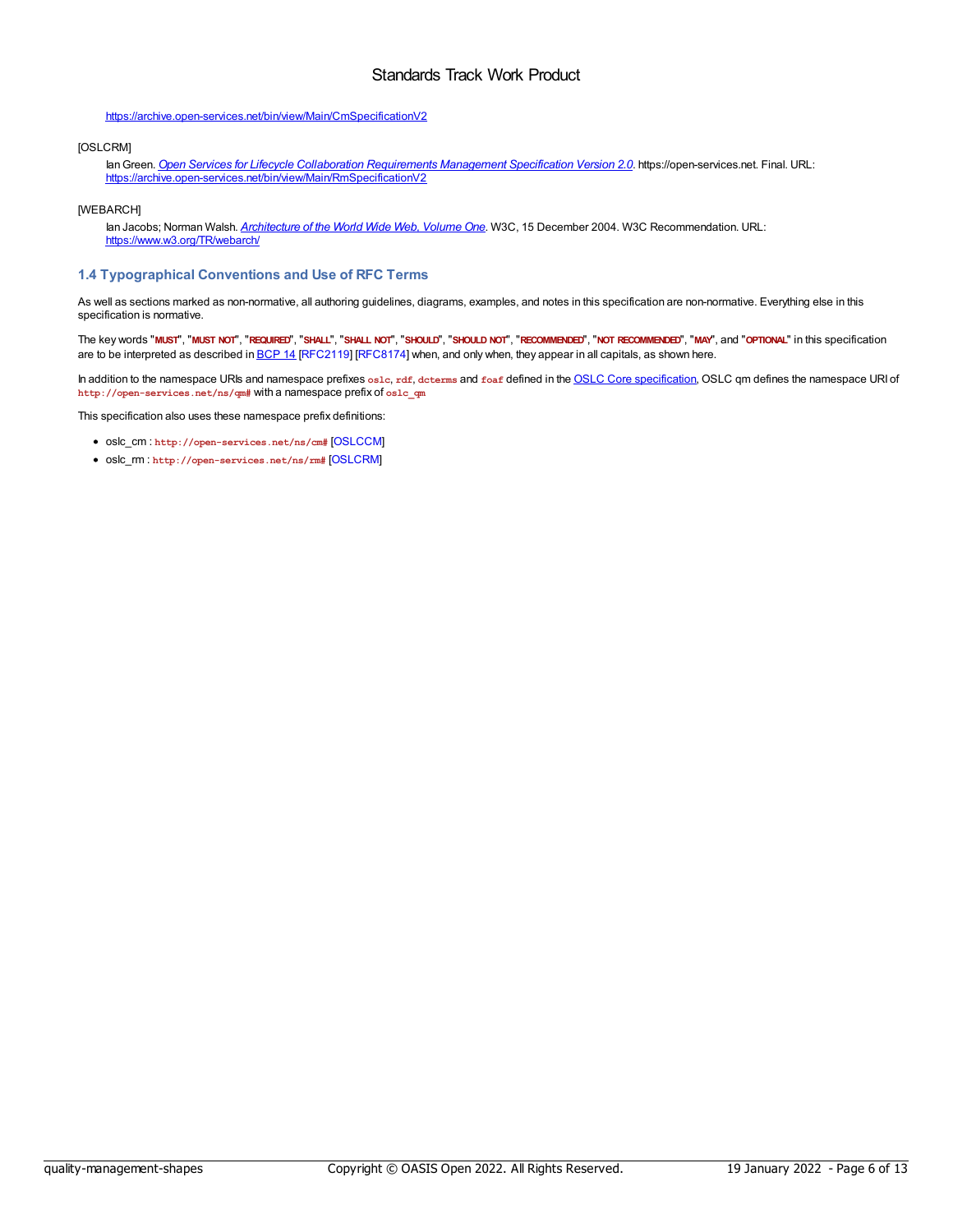## **2. Quality Management Resource Constraints**

#### <span id="page-6-0"></span>**2.1 Resource: TestPlanShape**

Test Plan defines the overall process and strategy for testing a system

- **Describes: http://open-services.net/ns/qm#TestPlan**
- **Summary:** QM Test Plan
- **Description:** Defines the overall process and strategy for testing a system.

### **TestPlan Properties**

| <b>Prefixed Name</b>          | <b>Occurs</b>          | Read-<br>only | Value-type        | <b>Representation Range</b> |                             | <b>Description</b>                                                                                                                                                                                    |
|-------------------------------|------------------------|---------------|-------------------|-----------------------------|-----------------------------|-------------------------------------------------------------------------------------------------------------------------------------------------------------------------------------------------------|
| dcterms: contributor          | Zero-<br>$or-$<br>many | false         | AnyResource       | Either                      | foaf: Person                | Contributor or contributors to<br>resource (reference: Dublin<br>Core). It is likely that the target<br>resource will be an foaf:Person<br>but that is not necessarily the<br>case.                   |
| dcterms: created              | Zero-<br>or-one        | true          | dateTime          | N/A                         | Unspecified                 | Timestamp of resource<br>creation (reference: Dublin<br>Core).                                                                                                                                        |
| doterms: creator              | Zero-<br>$or-$<br>many | true          | AnyResource       | Either                      | foaf: Person                | Creator or creators of resource<br>(reference: Dublin Core). It is<br>likely that the target resource<br>will be an foaf: Person but that<br>is not necessarily the case.                             |
| dcterms: description          | Zero-<br>or-one        | false         | <b>XMLLiteral</b> | N/A                         | Unspecified                 | Descriptive text (reference:<br>Dublin Core) about resource<br>represented as rich text in<br>XHTML content. SHOULD include<br>only content that is valid and<br>suitable inside an XHTML<br>element. |
| dcterms:identifier            | Exactiv-<br>one        | true          | string            | N/A                         | Unspecified                 | A unique identifier for a<br>resource. Assigned by the<br>service provider when a<br>resource is created. Not<br>intended for end-user display.                                                       |
| dcterms: modified             | Zero-<br>or-one        | true          | dateTime          | N/A                         | Unspecified                 | Timestamp of latest resource<br>modification (reference: Dublin<br>Core).                                                                                                                             |
| dcterms: relation             | Zero-<br>or-<br>many   | true          | Resource          | Reference                   | Unspecified                 | Related resource or resources<br>to the resource.                                                                                                                                                     |
| dcterms: title                | Exactiv-<br>one        | false         | <b>XMLLiteral</b> | N/A                         | Unspecified                 | Title (reference: Dublin Core) of<br>the resource represented as<br>rich text in XHTML content.<br>SHOULD include only content that<br>is valid inside an XHTML<br>element.                           |
| oslc qm:relatedChangeRequest  | Zero-<br>or-<br>many   | false         | Resource          | Reference                   | oslc cm:ChangeRequest       | A related change request. It is<br>likely that the target resource<br>will be an<br>oslc cm:ChangeRequest but<br>that is not necessarily the case.                                                    |
| oslc qm:runsOnTestEnvironment | Zero-<br>or-<br>many   | false         | Resource          | Reference                   | oslc qm:TestExecutionRecord | The test environment that the<br>Test Plan will be run on.                                                                                                                                            |
| oslc qm:usesTestCase          | Zero-<br>or-<br>many   | false         | Resource          | Either                      | oslc qm:TestCase            | Test Case used by the Test<br>Plan. It is likely that the target<br>resource will be an<br>oslc qm:TestCase but that is<br>not necessarily the case.                                                  |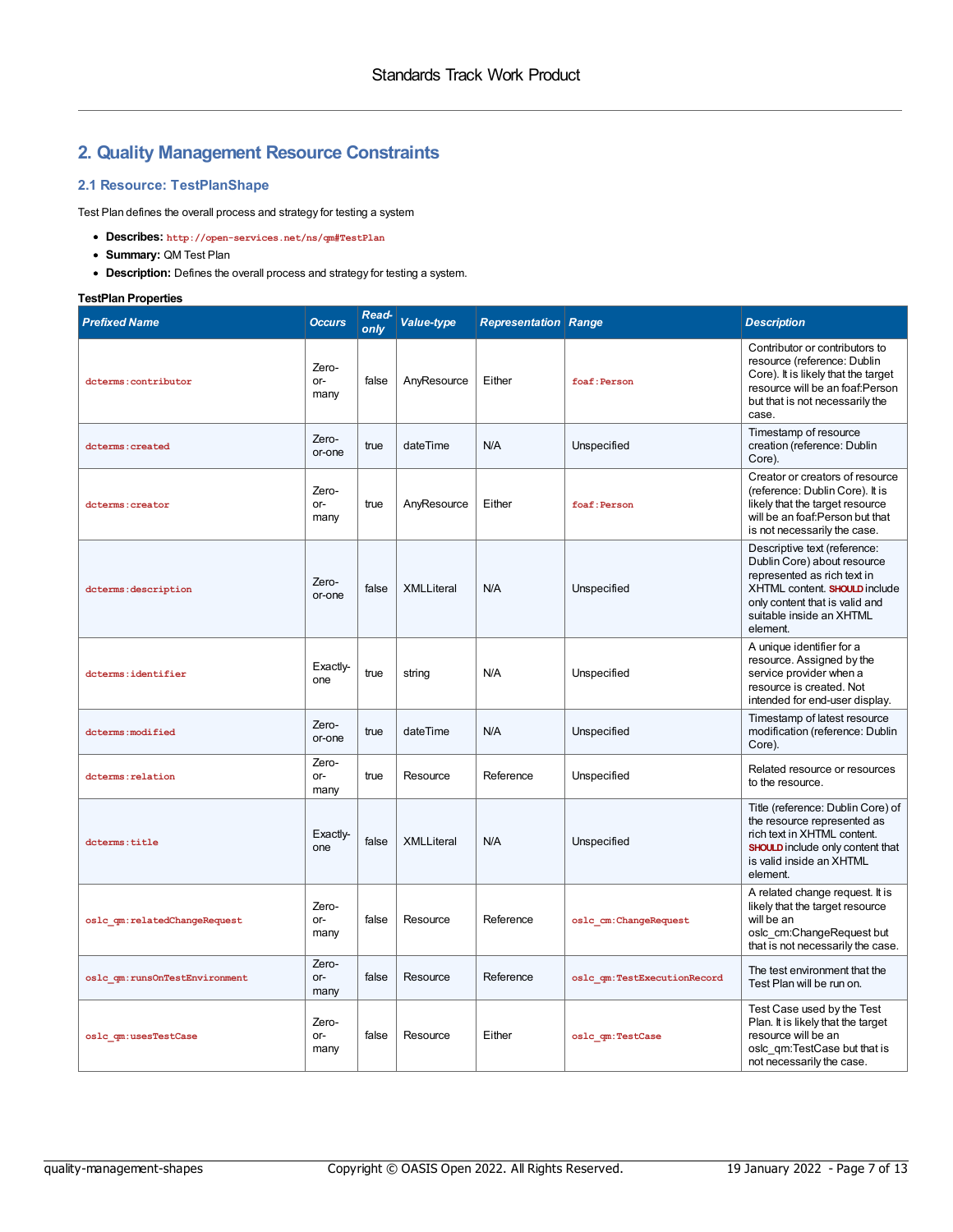| <b>Prefixed Name</b>                   | <b>Occurs</b>          | Read-<br>only | Value-type | <b>Representation Range</b> |                               | <b>Description</b>                                                                                                                                                                                |
|----------------------------------------|------------------------|---------------|------------|-----------------------------|-------------------------------|---------------------------------------------------------------------------------------------------------------------------------------------------------------------------------------------------|
| oslc qm:validatesRequirementCollection | Zero-<br>$or-$<br>many | false         | Resource   | Reference                   | oslc rm:RequirementCollection | Requirement Collection that is<br>validated by the Test Plan. It is<br>likely that the target resource<br>will be an<br>oslc rm:RequirementCollection<br>but that is not necessarily the<br>case. |
| oslc:instanceShape                     | Zero-<br>or-one        | true          | Resource   | Reference                   | oslc:ResourceShape            | Resource Shape that provides<br>hints as to resource property<br>value-types and allowed values.                                                                                                  |
| oslc:serviceProvider                   | Zero-<br>$or-$<br>many | true          | Resource   | Reference                   | oslc:ServiceProvider          | The scope of a resource is a<br>link to the resource's OSLC<br>Service Provider.                                                                                                                  |
| oslc:shortId                           | Exactly-<br>one        | true          | integer    | N/A                         | Unspecified                   | A short identifier for the<br>resource. Typically the integer<br>shown in the web UI.                                                                                                             |
| rdf:type                               | Zero-<br>$or-$<br>many | true          | Resource   | Reference                   | oslc qm:TestPlan              | The resource type URIs.                                                                                                                                                                           |

#### <span id="page-7-0"></span>**2.2 Resource: TestScriptShape**

Test Script defines a program or list of steps used to conduct a test.

- **Describes: http://open-services.net/ns/qm#TestScript**
- **Summary:** QM Test Script
- **Description:** Defines a program or list of steps used to conduct a test.

#### **TestScript Properties**

| <b>Prefixed Name</b>          | <b>Occurs</b>        | Read-<br>only | Value-type        | <b>Representation Range</b> |                       | <b>Description</b>                                                                                                                                                                               |
|-------------------------------|----------------------|---------------|-------------------|-----------------------------|-----------------------|--------------------------------------------------------------------------------------------------------------------------------------------------------------------------------------------------|
| dcterms: contributor          | Zero-<br>or-<br>many | false         | AnyResource       | Either                      | foaf: Person          | Contributor or contributors to resource (reference:<br>Dublin Core). It is likely that the target resource will<br>be an foaf: Person but that is not necessarily the<br>case.                   |
| dcterms: created              | Zero-<br>or-one      | true          | dateTime          | N/A                         | Unspecified           | Timestamp of resource creation (reference:<br>Dublin Core).                                                                                                                                      |
| dcterms: creator              | Zero-<br>or-<br>many | true          | AnyResource       | Either                      | foaf: Person          | Creator or creators of resource (reference: Dublin<br>Core). It is likely that the target resource will be an<br>foaf:Person but that is not necessarily the case.                               |
| dcterms: description          | Zero-<br>or-one      | false         | <b>XMLLiteral</b> | N/A                         | Unspecified           | Descriptive text (reference: Dublin Core) about<br>resource represented as rich text in XHTML<br>content. SHOULD include only content that is valid<br>and suitable inside an XHTML<br>element.  |
| dcterms:identifier            | Exactly-<br>one      | true          | string            | N/A                         | Unspecified           | A unique identifier for a resource. Assigned by the<br>service provider when a resource is created. Not<br>intended for end-user display.                                                        |
| dcterms: modified             | Zero-<br>or-one      | true          | dateTime          | N/A                         | Unspecified           | Timestamp of latest resource modification<br>(reference: Dublin Core).                                                                                                                           |
| dcterms: relation             | Zero-<br>or-<br>many | true          | Resource          | Reference                   | Unspecified           | Related resource or resources to the resource.                                                                                                                                                   |
| dcterms: title                | Exactly-<br>one      | false         | <b>XMLLiteral</b> | N/A                         | Unspecified           | Title (reference: Dublin Core) of the resource<br>represented as rich text in XHTML content. SHOULD<br>include only content that is valid inside an XHTML<br>element.                            |
| oslc qm:executionInstructions | Zero-<br>or-<br>many | true          | Resource          | Reference                   | Unspecified           | Instructions for executing the test script. Note that<br>the value of Occurs is undefined. The resource<br>shape document provided by the QM service<br>provider may be consulted for its value. |
| oslc qm:relatedChangeRequest  | Zero-<br>or-<br>many | false         | Resource          | Reference                   | oslc cm:ChangeRequest | A related change request. It is likely that the target<br>resource will be an oslc cm:ChangeRequest but<br>that is not necessarily the case.                                                     |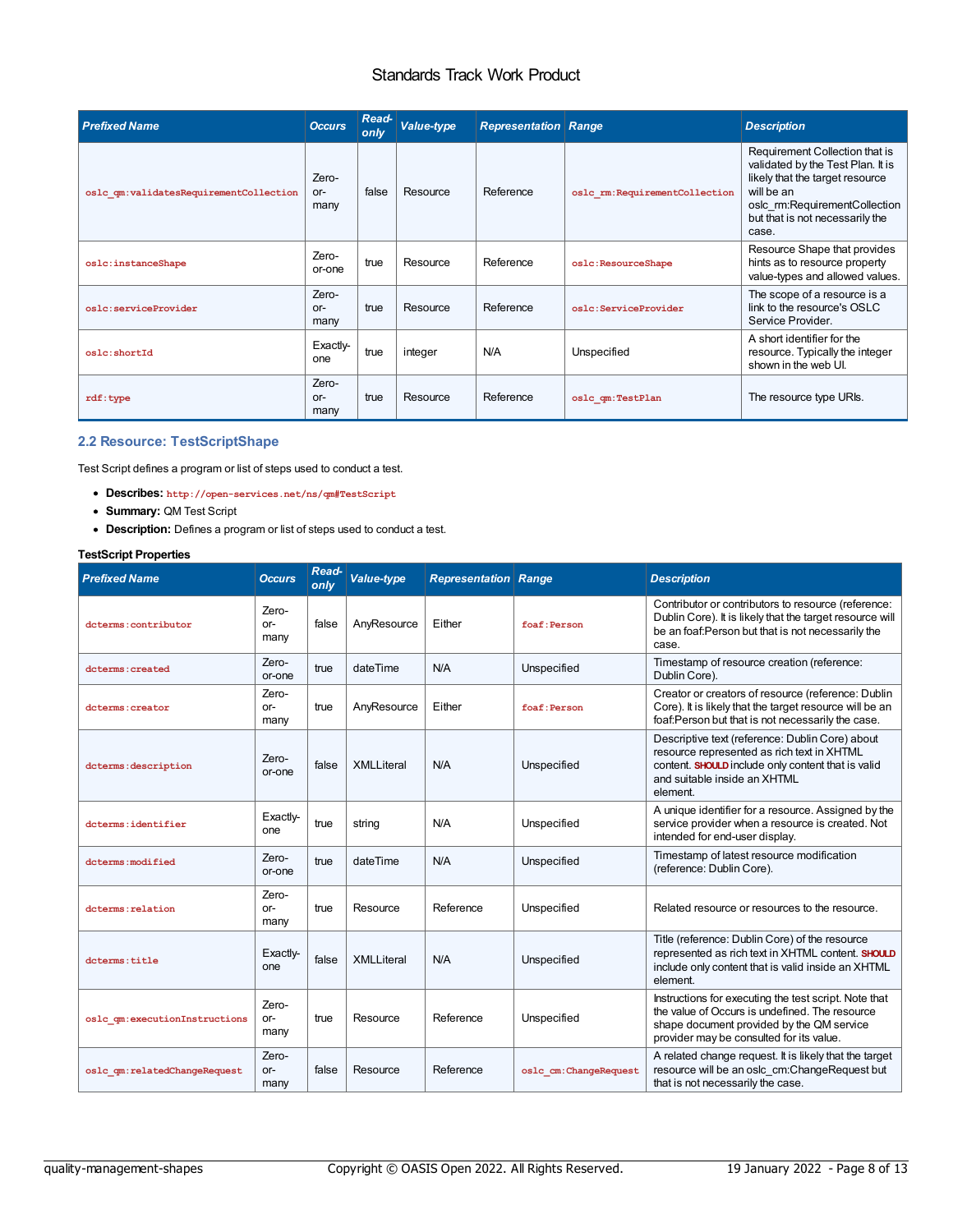<span id="page-8-0"></span>

| <b>Prefixed Name</b>         | <b>Occurs</b>          | Read-<br>only | Value-type | <b>Representation Range</b> |                      | <b>Description</b>                                                                                                                                                    |
|------------------------------|------------------------|---------------|------------|-----------------------------|----------------------|-----------------------------------------------------------------------------------------------------------------------------------------------------------------------|
| oslc qm:validatesRequirement | Zero-<br>or-<br>many   | false         | Resource   | Reference                   | oslc rm: Requirement | Requirement that is validated by the Test Script. It<br>is likely that the target resource will be an<br>oslc rm:Requirement but that is not necessarily<br>the case. |
| oslc:instanceShape           | Zero-<br>or-one        | true          | Resource   | Reference                   | oslc:ResourceShape   | Resource Shape that provides hints as to<br>resource property value-types and allowed values.                                                                         |
| oslc:serviceProvider         | Zero-<br>$or-$<br>many | true          | Resource   | Reference                   | oslc:ServiceProvider | The scope of a resource is a link to the resource's<br>OSLC Service Provider.                                                                                         |
| oslc:shortId                 | Exactly-<br>one        | true          | integer    | N/A                         | Unspecified          | A short identifier for the resource. Typically the<br>integer shown in the web UI.                                                                                    |
| rdf:type                     | Zero-<br>or-<br>many   | true          | Resource   | Reference                   | oslc qm:TestScript   | The resource type URIs.                                                                                                                                               |

#### <span id="page-8-1"></span>**2.3 Resource: TestCaseShape**

Test Case defines the criteria which determine whether a system exhibits the correct behavior under a specific set of circumstances.

- **Describes: http://open-services.net/ns/qm#TestCase**
- **Summary:** QM Test Case
- **Description:** Defines the criteria which determine whether a system exhibits the correct behavior under a specific set of circumstances.

#### **TestCase Properties**

| <b>Prefixed Name</b>         | <b>Occurs</b>        | Read-<br>only | Value-type        | <b>Representation Range</b> |                        | <b>Description</b>                                                                                                                                                                              |
|------------------------------|----------------------|---------------|-------------------|-----------------------------|------------------------|-------------------------------------------------------------------------------------------------------------------------------------------------------------------------------------------------|
| dcterms:contributor          | Zero-<br>or-<br>many | false         | AnyResource       | Either                      | foaf: Person           | Contributor or contributors to resource (reference:<br>Dublin Core). It is likely that the target resource will<br>be an foaf: Person but that is not necessarily the<br>case.                  |
| dcterms: created             | Zero-<br>or-one      | true          | dateTime          | N/A                         | Unspecified            | Timestamp of resource creation (reference: Dublin<br>Core).                                                                                                                                     |
| dcterms: creator             | Zero-<br>or-<br>many | true          | AnyResource       | Either                      | foaf: Person           | Creator or creators of resource (reference: Dublin<br>Core). It is likely that the target resource will be an<br>foaf:Person but that is not necessarily the case.                              |
| dcterms: description         | Zero-<br>or-one      | false         | <b>XMLLiteral</b> | N/A                         | Unspecified            | Descriptive text (reference: Dublin Core) about<br>resource represented as rich text in XHTML<br>content. SHOULD include only content that is valid<br>and suitable inside an XHTML<br>element. |
| dcterms:identifier           | Exactly-<br>one      | true          | string            | N/A                         | Unspecified            | A unique identifier for a resource. Assigned by the<br>service provider when a resource is created. Not<br>intended for end-user display.                                                       |
| dcterms: modified            | Zero-<br>or-one      | true          | dateTime          | N/A                         | Unspecified            | Timestamp of latest resource modification<br>(reference: Dublin Core).                                                                                                                          |
| dcterms: relation            | Zero-<br>or-<br>many | true          | Resource          | Reference                   | Unspecified            | Related resource or resources to the resource.                                                                                                                                                  |
| dcterms: title               | Exactly-<br>one      | false         | <b>XMLLiteral</b> | N/A                         | Unspecified            | Title (reference: Dublin Core) of the resource<br>represented as rich text in XHTML content. SHOULD<br>include only content that is valid inside an XHTML<br>element.                           |
| oslc_qm:relatedChangeRequest | Zero-<br>or-<br>many | false         | Resource          | Reference                   | oslc cm: ChangeRequest | A related change request. It is likely that the target<br>resource will be an oslc cm:ChangeRequest but<br>that is not necessarily the case.                                                    |
| oslc qm:testsChangeRequest   | Zero-<br>or-<br>many | false         | Resource          | Reference                   | oslc cm: ChangeRequest | Change Request tested by the Test Case. It is<br>likely that the target resource will be an<br>oslc cm:ChangeRequest but that is not necessarily<br>the case.                                   |
| oslc qm:usesTestScript       | Zero-<br>or-<br>many | false         | Resource          | Either                      | oslc qm:TestScript     | Test Script used by the Test Case. It is likely that<br>the target resource will be an oslc gm:TestScript<br>but that is not necessarily the case.                                              |
| oslc qm:validatesRequirement | Zero-<br>or-<br>many | false         | Resource          | Reference                   | oslc rm: Requirement   | Requirement that is validated by the Test Case. It is<br>likely that the target resource will be an<br>oslc rm:Requirement but that is not necessarily the<br>case.                             |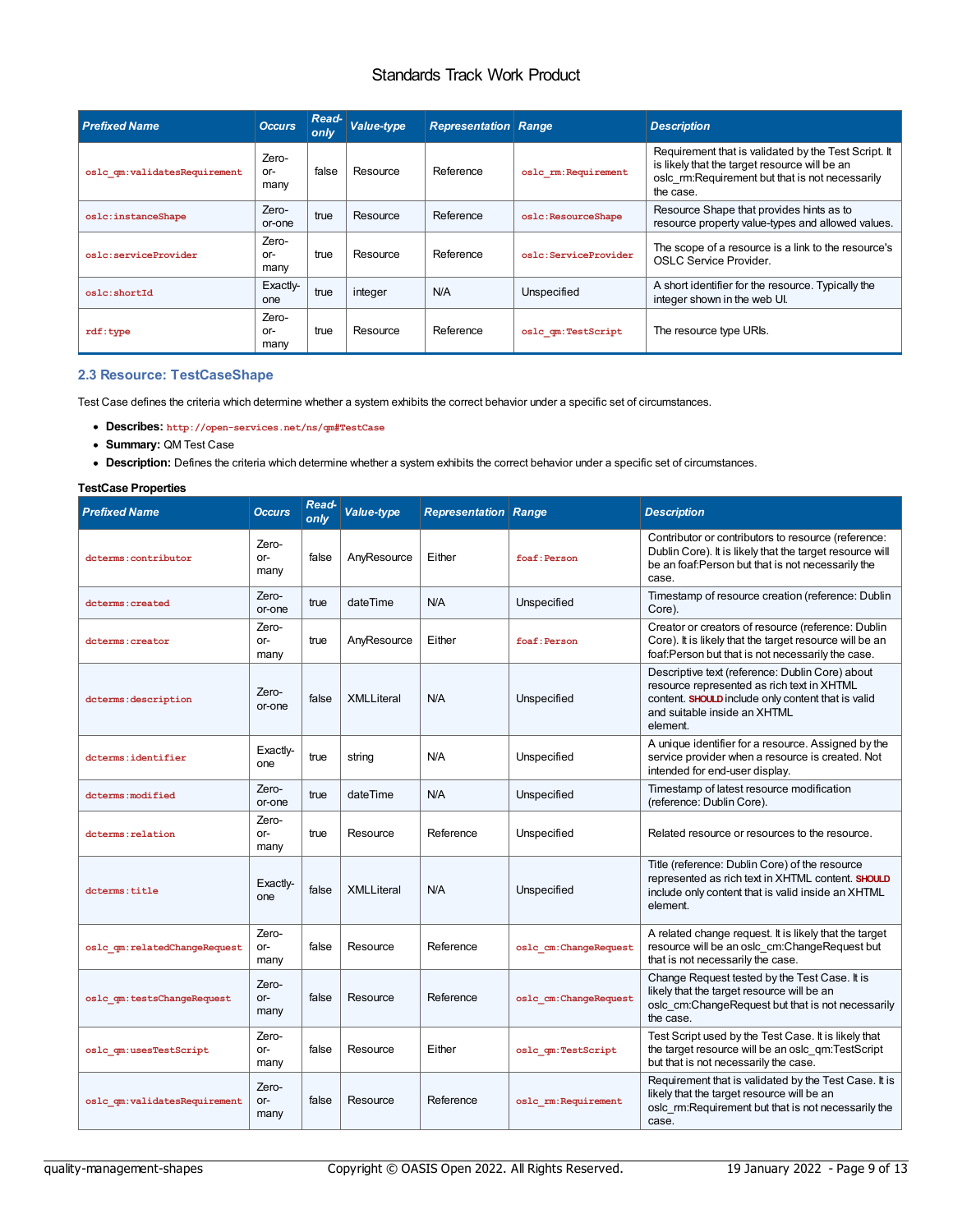| <b>Prefixed Name</b> | <b>Occurs</b>          | $Read-$<br>only | Value-type | <b>Representation Range</b> |                      | <b>Description</b>                                                                            |
|----------------------|------------------------|-----------------|------------|-----------------------------|----------------------|-----------------------------------------------------------------------------------------------|
| oslc:instanceShape   | Zero-<br>or-one        | true            | Resource   | Reference                   | oslc:ResourceShape   | Resource Shape that provides hints as to resource<br>property value-types and allowed values. |
| oslc:serviceProvider | Zero-<br>$or-$<br>many | true            | Resource   | Reference                   | oslc:ServiceProvider | The scope of a resource is a link to the resource's<br>OSLC Service Provider.                 |
| oslc:shortId         | Exactly-<br>one        | true            | integer    | N/A                         | Unspecified          | A short identifier for the resource. Typically the<br>integer shown in the web UI.            |
| rdf:type             | Zero-<br>$or-$<br>many | true            | Resource   | Reference                   | oslc qm:TestCase     | The resource type URIs.                                                                       |

#### <span id="page-9-0"></span>**2.4 Resource: TestResultShape**

Test Result describes the outcome of attempting to execute a test.

- **Describes: http://open-services.net/ns/qm#TestResult**
- **Summary:** QM Test Result
- **Description:** Describes the outcome of attempting to execute a test.

#### **TestResult Properties**

| <b>Prefixed Name</b>                  | <b>Occurs</b>          | Read-<br>only | <b>Value-type</b> | <b>Representation Range</b> |                             | <b>Description</b>                                                                                                                                                                               |
|---------------------------------------|------------------------|---------------|-------------------|-----------------------------|-----------------------------|--------------------------------------------------------------------------------------------------------------------------------------------------------------------------------------------------|
| dcterms: contributor                  | Zero-<br>or-<br>many   | false         | AnyResource       | Either                      | foaf: Person                | Contributor or contributors to<br>resource (reference: Dublin<br>Core). It is likely that the target<br>resource will be an foaf:Person<br>but that is not necessarily the<br>case.              |
| dcterms: created                      | Zero-<br>or-one        | true          | dateTime          | N/A                         | Unspecified                 | Timestamp of resource creation<br>(reference: Dublin Core).                                                                                                                                      |
| dcterms: creator                      | Zero-<br>$or-$<br>many | true          | AnyResource       | Either                      | foaf: Person                | Creator or creators of resource<br>(reference: Dublin Core). It is<br>likely that the target resource will<br>be an foaf: Person but that is not<br>necessarily the case.                        |
| dcterms:identifier                    | Exactly-<br>one        | true          | string            | N/A                         | Unspecified                 | A unique identifier for a resource.<br>Assigned by the service provider<br>when a resource is created. Not<br>intended for end-user display.                                                     |
| dcterms: modified                     | Zero-<br>or-one        | true          | dateTime          | N/A                         | Unspecified                 | Timestamp of latest resource<br>modification (reference: Dublin<br>Core).                                                                                                                        |
| dcterms: relation                     | Zero-<br>$or-$<br>many | true          | Resource          | Reference                   | Unspecified                 | Related resource or resources to<br>the resource.                                                                                                                                                |
| dcterms:title                         | Exactly-<br>one        | false         | XMLLiteral        | N/A                         | Unspecified                 | Title (reference: Dublin Core) of<br>the resource represented as rich<br>text in XHTML content. SHOULD<br>include only content that is valid<br>inside an XHTML element.                         |
| oslc qm:affectedByChangeRequest       | Zero-<br>$or-$<br>many | false         | Resource          | Reference                   | oslc cm: ChangeRequest      | Change request that affects the<br>Test Result. It is likely that the<br>target resource will be an<br>oslc cm:ChangeRequest but that<br>is not necessarily the case.                            |
| oslc qm:executesTestScript            | Zero-<br>or-one        | false         | Resource          | Either                      | oslc qm:TestScript          | Test Script executed to produce<br>the Test Result. It is likely that the<br>target resource will be an<br>oslc qm:TestScript but that is not<br>necessarily the case.                           |
| oslc qm:producedByTestExecutionRecord | Zero-<br>or-one        | false         | Resource          | Either                      | oslc qm:TestExecutionRecord | Test Execution Record that the<br>Test Result was produced by. It is<br>likely that the target resource will<br>be an<br>oslc gm:TestExecutionRecord<br>but that is not necessarily the<br>case. |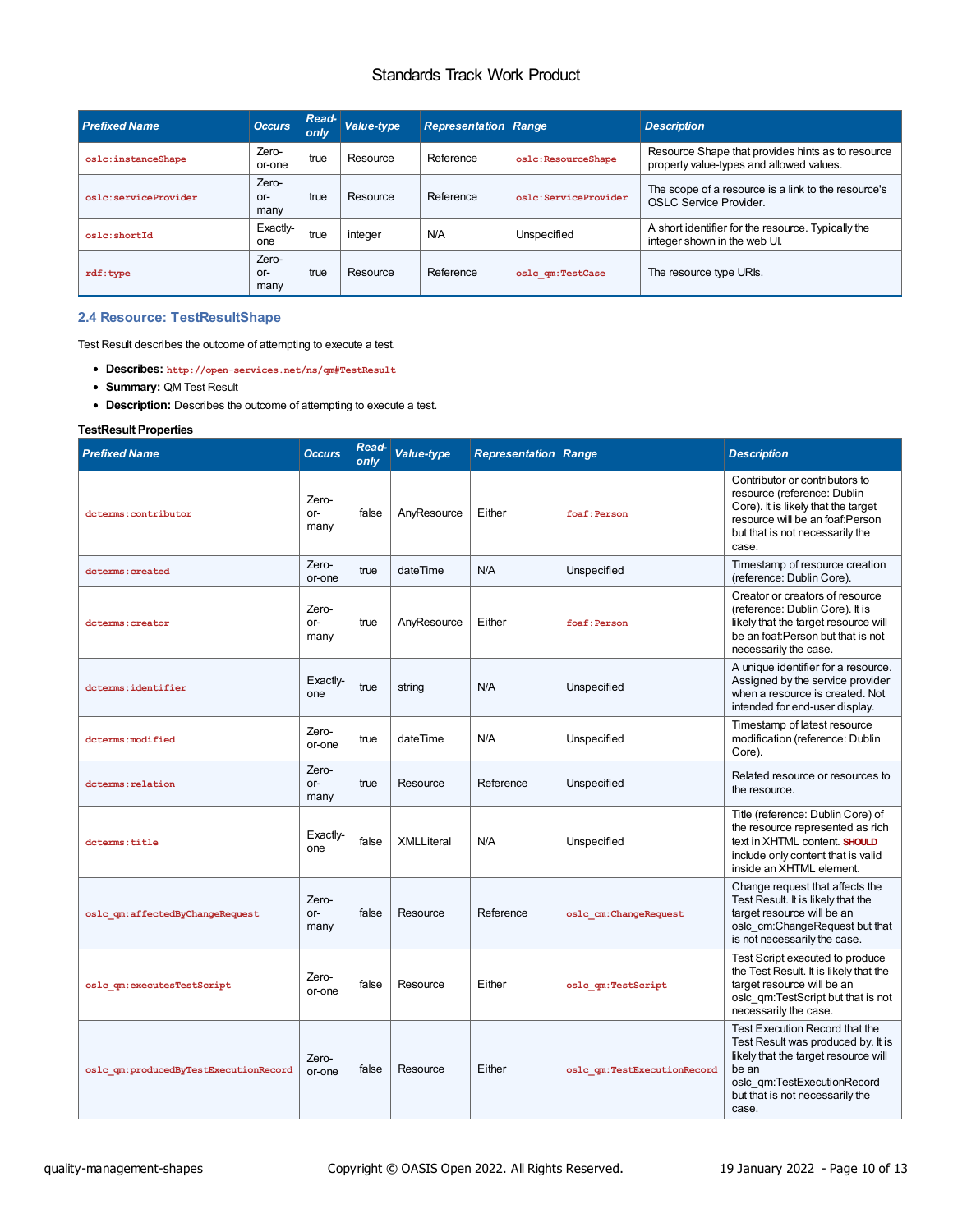| <b>Prefixed Name</b>          | <b>Occurs</b>          | Read-<br>only | <b>Value-type</b> | <b>Representation Range</b> |                             | <b>Description</b>                                                                                                                                             |
|-------------------------------|------------------------|---------------|-------------------|-----------------------------|-----------------------------|----------------------------------------------------------------------------------------------------------------------------------------------------------------|
| oslc qm:reportsOnTestCase     | Exactiv-<br>one        | false         | Resource          | Either                      | oslc qm:TestCase            | Test Case that the Test Result<br>reports on. It is likely that the<br>target resource will be an<br>oslc gm:TestCase but that is not<br>necessarily the case. |
| oslc qm:reportsOnTestPlan     | Zero-<br>or-one        | true          | Resource          | Either                      | oslc qm:TestPlan            | Test Plan that the Test Result<br>reports on. It is likely that the<br>target resource will be an<br>oslc gm:TestPlan but that is not<br>necessarily the case. |
| oslc qm:runsOnTestEnvironment | Zero-<br>or-one        | true          | Resource          | Reference                   | oslc qm:TestExecutionRecord | Configuration associated with the<br>execution work item executed to<br>generate the execution result.                                                         |
| oslc qm:status                | Zero-<br>or-one        | false         | string            | N/A                         | Unspecified                 | Used to indicate the state of the<br>Test Result based on values<br>defined by the service provider.<br>Most often a read-only property.                       |
| oslc:instanceShape            | Zero-<br>or-one        | true          | Resource          | Reference                   | oslc:ResourceShape          | Resource Shape that provides<br>hints as to resource property<br>value-types and allowed values.                                                               |
| oslc:serviceProvider          | Zero-<br>$or-$<br>many | true          | Resource          | Reference                   | oslc:ServiceProvider        | The scope of a resource is a link<br>to the resource's OSLC Service<br>Provider.                                                                               |
| oslc:shortId                  | Exactly-<br>one        | true          | integer           | N/A                         | Unspecified                 | A short identifier for the resource.<br>Typically the integer shown in the<br>web UI.                                                                          |
| rdf:type                      | Zero-<br>$or-$<br>many | true          | Resource          | Reference                   | oslc qm:TestResult          | The resource type URIs.                                                                                                                                        |

#### **2.5 Resource: TestExecutionRecordShape**

Test Execution Record is a plan for execution of a test."

- **Describes: http://open-services.net/ns/qm#TestExecutionRecord**
- **Summary:** QM Test Execution Record
- **Description:** Planning for execution of a test.

#### **TestExecutionRecord Properties**

| <b>Prefixed Name</b> | <b>Occurs</b>          | Read-<br>only | Value-type        | <b>Representation Range</b> |              | <b>Description</b>                                                                                                                                                                                        |
|----------------------|------------------------|---------------|-------------------|-----------------------------|--------------|-----------------------------------------------------------------------------------------------------------------------------------------------------------------------------------------------------------|
| dcterms:contributor  | Zero-<br>$or-$<br>many | false         | AnyResource       | Either                      | foaf: Person | Contributor or contributors to resource<br>(reference: Dublin Core). It is likely that<br>the target resource will be an foaf:Person<br>but that is not necessarily the case.                             |
| doterms: created     | Zero-<br>or-one        | true          | dateTime          | N/A                         | Unspecified  | Timestamp of resource creation<br>(reference: Dublin Core).                                                                                                                                               |
| dcterms: creator     | Zero-<br>$or-$<br>many | true          | AnyResource       | Either                      | foaf: Person | Creator or creators of resource<br>(reference: Dublin Core). It is likely that<br>the target resource will be an foaf:Person<br>but that is not necessarily the case.                                     |
| dcterms: description | Zero-<br>or-one        | false         | <b>XMLLiteral</b> | N/A                         | Unspecified  | Descriptive text (reference: Dublin Core)<br>about resource represented as rich text in<br>XHTML content. SHOULD include only<br>content that is valid and suitable inside an<br><b>XHTML</b><br>element. |
| dcterms:identifier   | Exactiv-<br>one        | true          | string            | N/A                         | Unspecified  | A unique identifier for a resource.<br>Assigned by the service provider when a<br>resource is created. Not intended for end-<br>user display.                                                             |
| dcterms: modified    | Zero-<br>or-one        | true          | dateTime          | N/A                         | Unspecified  | Timestamp of latest resource<br>modification (reference: Dublin Core).                                                                                                                                    |
| dcterms:relation     | Zero-<br>or-<br>many   | true          | Resource          | Reference                   | Unspecified  | Related resource or resources to the<br>resource.                                                                                                                                                         |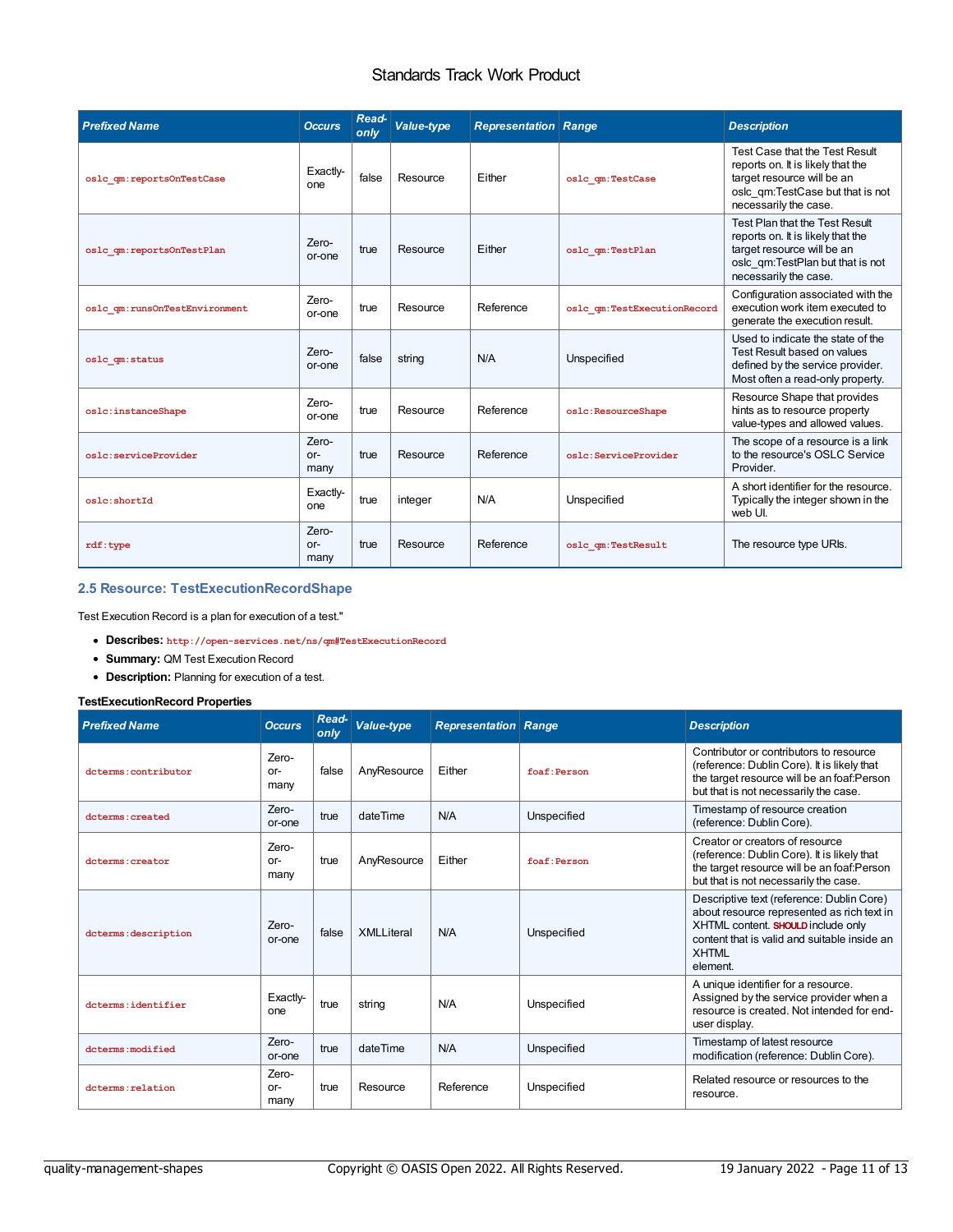<span id="page-11-0"></span>

| <b>Prefixed Name</b>           | <b>Occurs</b>          | Read-<br>only | <b>Value-type</b> | <b>Representation Range</b> |                             | <b>Description</b>                                                                                                                                                                            |
|--------------------------------|------------------------|---------------|-------------------|-----------------------------|-----------------------------|-----------------------------------------------------------------------------------------------------------------------------------------------------------------------------------------------|
| dcterms:title                  | Exactiv-<br>one        | false         | <b>XMLLiteral</b> | N/A                         | Unspecified                 | Title (reference: Dublin Core) of the<br>resource represented as rich text in<br>XHTML content. SHOULD include only<br>content that is valid inside an XHTML<br>element.                      |
| oslc qm:blockedByChangeRequest | Zero-<br>or-<br>many   | false         | Resource          | Reference                   | oslc cm: ChangeRequest      | Change Request that prevents execution<br>of the Test Execution Record. It is likely<br>that the target resource will be an<br>oslc cm:ChangeRequest but that is not<br>necessarily the case. |
| oslc qm:executesTestScript     | Zero-<br>or-one        | false         | Resource          | Either                      | oslc qm:TestScript          | Test Script executed by the Test<br>Execution Record. It is likely that the<br>target resource will be an<br>oslc qm:TestScript but that is not<br>necessarily the case.                      |
| oslc qm:relatedChangeRequest   | Zero-<br>or-<br>many   | false         | Resource          | Reference                   | oslc cm: ChangeRequest      | A related change request. It is likely that<br>the target resource will be an<br>oslc_cm:ChangeRequest but that is not<br>necessarily the case.                                               |
| oslc qm:reportsOnTestPlan      | Zero-<br>or-one        | false         | Resource          | Either                      | oslc qm:TestPlan            | Test Plan that the Test Execution Record<br>reports on. It is likely that the target<br>resource will be an oslc qm:TestPlan but<br>that is not necessarily the case.                         |
| oslc qm:runsOnTestEnvironment  | Zero-<br>or-one        | false         | Resource          | Reference                   | oslc qm:TestExecutionRecord | Indicates the environment details of the<br>test case for this execution record.                                                                                                              |
| oslc qm:runsTestCase           | Exactiv-<br>one        | false         | Resource          | Fither                      | oslc qm:TestCase            | Test Case run by the Test Execution<br>Record. It is likely that the target resource<br>will be an oslc qm:TestCase but that is<br>not necessarily the case.                                  |
| oslc:instanceShape             | Zero-<br>or-one        | true          | Resource          | Reference                   | oslc:ResourceShape          | Resource Shape that provides hints as to<br>resource property value-types and<br>allowed values.                                                                                              |
| oslc:serviceProvider           | Zero-<br>or-<br>many   | true          | Resource          | Reference                   | oslc:ServiceProvider        | The scope of a resource is a link to the<br>resource's OSLC Service Provider.                                                                                                                 |
| oslc:shortId                   | Exactly-<br>one        | true          | integer           | N/A                         | Unspecified                 | A short identifier for the resource.<br>Typically the integer shown in the web UI.                                                                                                            |
| rdf:type                       | Zero-<br>$or-$<br>many | true          | Resource          | Reference                   | oslc qm:TestExecutionRecord | The resource type URIs.                                                                                                                                                                       |